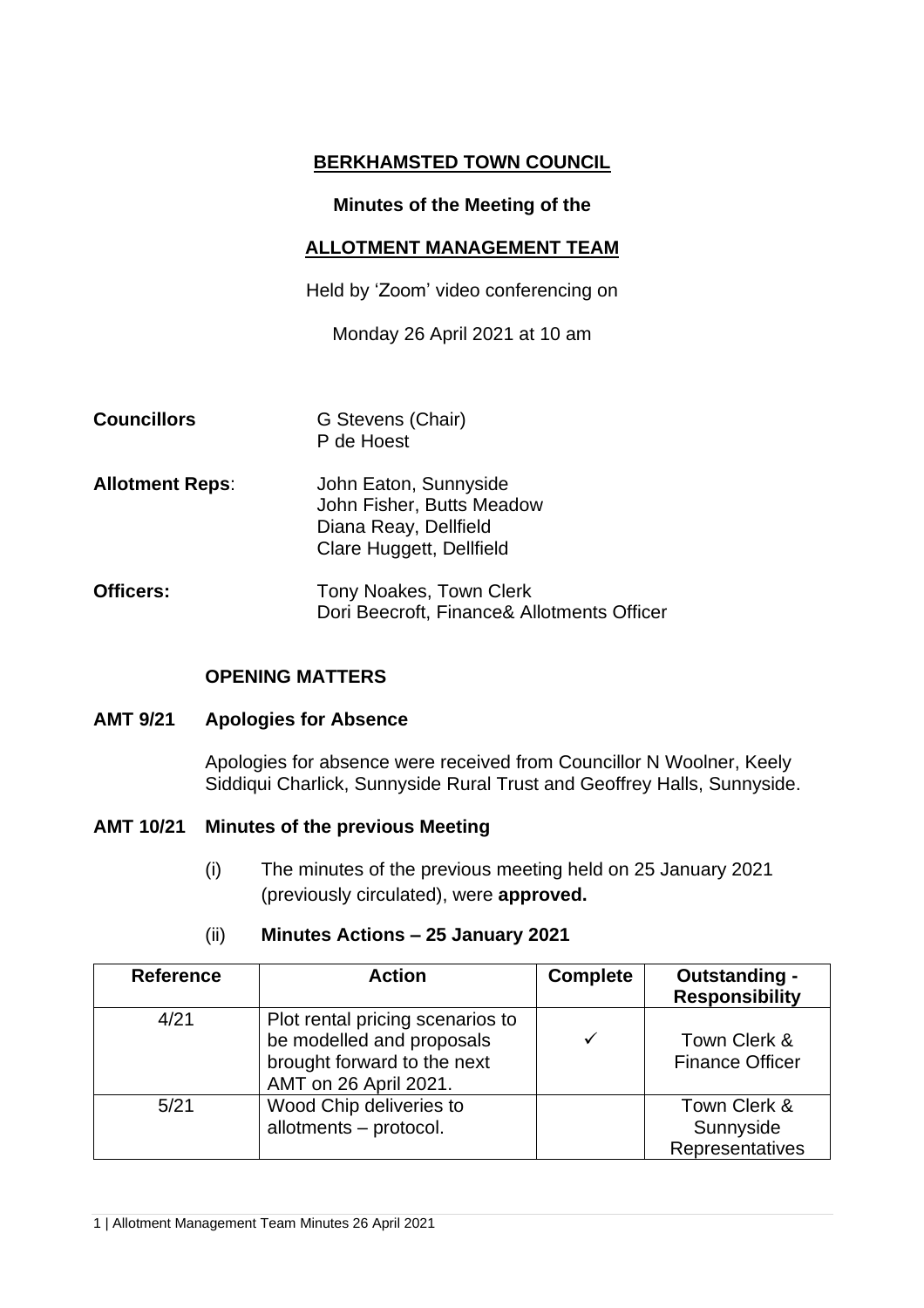| 7/21 | Liaise with SRT to see if SRT<br>can quote for future project | <b>Town Clerk</b> |
|------|---------------------------------------------------------------|-------------------|
|      | requirements.                                                 |                   |

# **AMT 11/21 Public Participation**

(i) No members of the public were present.

# **FINANCE MATTERS**

# **AMT 12/21 Income and Expenditure Report**

(i) The allotment financial income & expenditure for 2020/21 and the approved 2021/22 budget were presented and discussed. Main Points raised by AMT members were:

The inclusion of a % of the salary costs of the Finance & Allotment against the Allotment P&L was questioned. This had not been the case in previous years – It is usual practice to allocate allotment administration direct costs against the Allotment P&L. This allocation is in the approved budget for 2021/22.

The increase in maintenance costs and allotment upgrades in the budget for 2021/22 was considered to be high and not necessary.

(ii) Allotment members discussed a number of different scenarios for allotment rent demands for 2021/22. The scenarios included comparison with the allotment prices at Northchurch and Hemel Hempstead. **Action – Rent demand scenarios to AMT, 5 July 2021 for decision**.

# **ALLOTMENT MATTERS**

- **AMT 13/21** Updates given as follows:
	- Dellfield (DR):
		- (i) Water Tank at Billet lane end requires repair. ` **Action – Town Clerk**
		- (ii) Tree work remains outstanding Network Rail must be in attendance and they have cancelled several appointments. **Action – Town Clerk**
	- Sunnyside Old and Sunnyside New. (JE)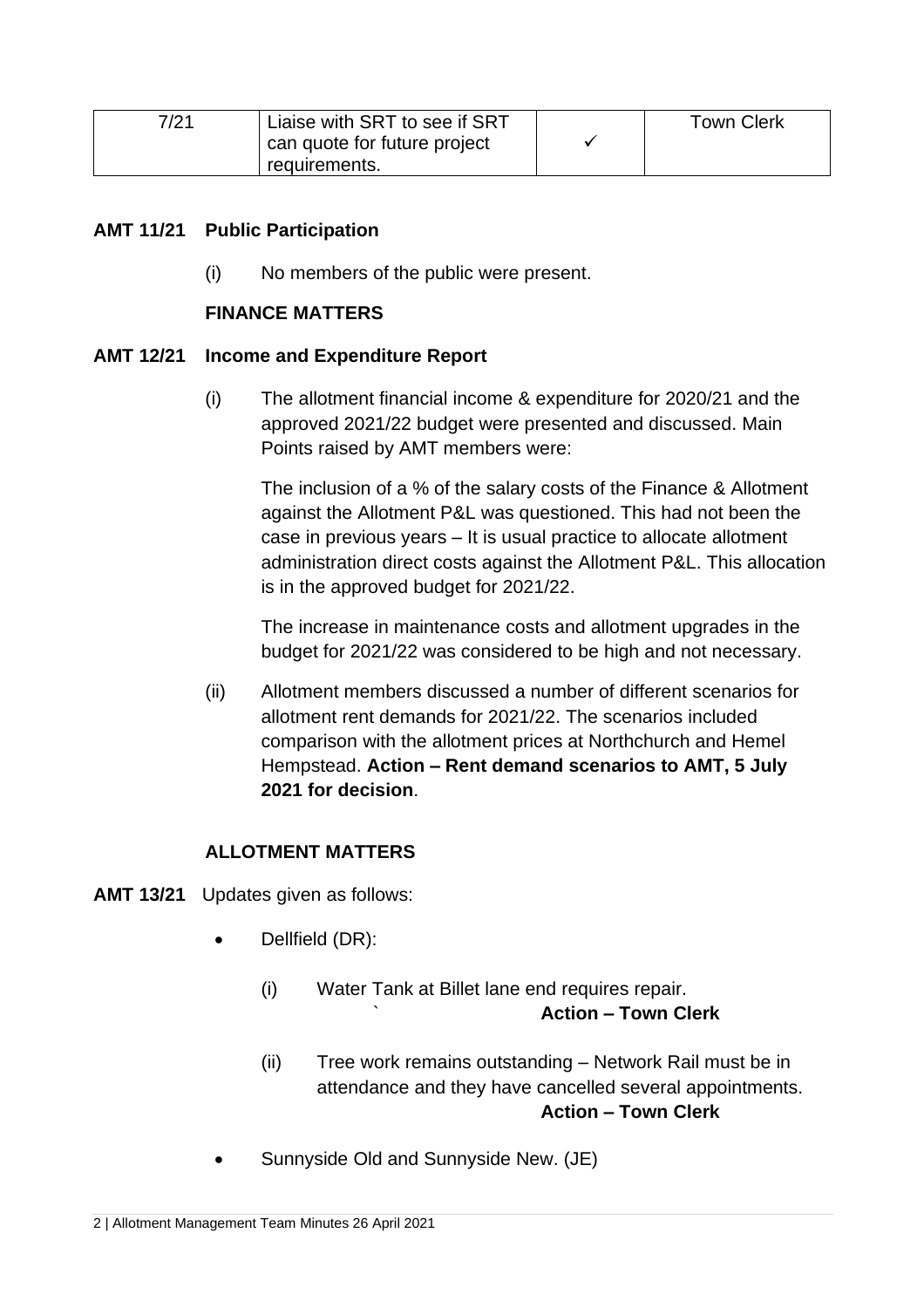- (i) Tea Hut replacement is still planned for this year.
- (ii) There had been a recent theft of seating from a plot on SSO Police informed.
- (iii) Two SSO plot holders had volunteered to repair some of the roadways at SSO. This 'self-help' activity had improved the road surface for all plot holders at SSO and a financial saving for the Allotment funds.
- (iv) Dogs at SSN continue to be an issue at SSN.
- Butts Meadow (JF)
	- (i) Two plot holders were to be given notice for little or no upkeep of plots – Actioned.
	- (ii) The water tank leak had been rectified.

# **AMT 14/21 Waiting Lists & Joint/Co Tenant Protocol**

- (i) Current waiting lists (details sent separately to representatives) Butts Meadow – 44 Dellfield – 55 Sunnyside Old – 38 Sunnyside New – 24
- (ii) Members discussed, at length, the different options for the administration and management of Joint/Co tenancies. BTC doesn't currently have an agreed process**. Action – Options to be brought forward to next AMT for decision, Town Clerk**.

# **AMT 15/21 Allotment Projects List**

(i) A revised projects list was attached to the Agenda for this meeting.

# **AMT 16/21 Close of meeting**

The meeting closed at 11.47 am.

Meetings will remain at 10 am starts, next meeting **5 July 2021**.